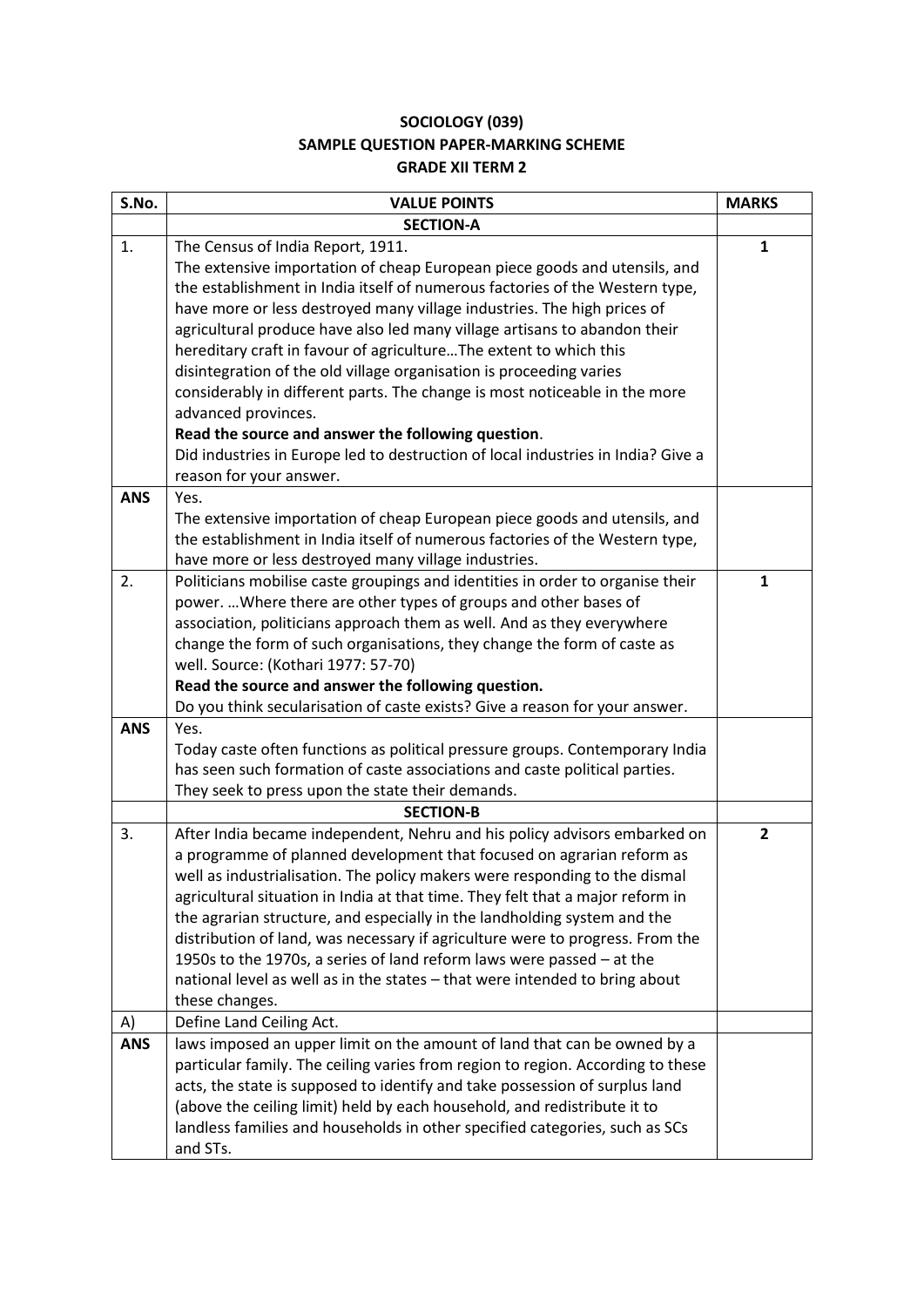| B)         | Explain any one strategy through which landowners used in order to protect       |                |
|------------|----------------------------------------------------------------------------------|----------------|
|            | the surplus land.                                                                |                |
| <b>ANS</b> | 1. In most cases landowners managed to divide the land among relatives and       |                |
|            | others, including servants, in so-called 'benami transfers' - which allowed      |                |
|            | them to keep control over the land (in fact if not in name).                     |                |
|            | 2. In some places, some rich farmers actually divorced their wives (but          |                |
|            | continued to live with them) in order to avoid the provisions of the Land        |                |
|            | Ceiling Act, which allowed a separate share for unmarried women but not          |                |
|            | for wives (ANY1)                                                                 |                |
| 4.         | The contractors' men who were travelling to Reni from Joshimath stopped          | $\overline{2}$ |
|            | the bus shortly before Reni. Skirting the village, they made for the forest. A   |                |
|            | small girl who spied the workers with their implements rushed to Gaura           |                |
|            | Devi, the head of the village Mahila Mandal (Women's Club). Gaura Devi           |                |
|            | quickly mobilised the other housewives and went to the forest. Pleading          |                |
|            | with the labourers not to start felling operations, the women initially met      |                |
|            | with abuse and threats. When the women refused to budge, the men were            |                |
|            | eventually forced to retire.                                                     |                |
| A)         | Did Chipko movement raise 'old' or 'new' issues? Substantiate your answer        |                |
|            | with a reason.                                                                   |                |
| <b>ANS</b> | Chipko movement raises both old issues along lines of class-based                |                |
|            | inequality. The conflict placed the livelihood of villagers against              |                |
|            | government's desire to generate revenues from selling timber. This also          |                |
|            | raises new issue of environmental destruction and the loss of ecological         |                |
|            | wealth.                                                                          |                |
| B)         | How was the economy of subsistence pitted against the economy of profit?         |                |
| <b>ANS</b> | When government forest contractors came to cut down the trees, villagers,        |                |
|            | including large number of women, stepped forward to hug the trees to             |                |
|            | prevent their being felled. At stake was the question of villagers'              |                |
|            | subsistence. This conflict placed the livelihood needs of poor villagers         |                |
|            | against the government's desire to generate revenues from selling timber.        |                |
|            | The economy of subsistence was pitted against the economy of profit.             |                |
| 5.         | Explain the term disinvestment along with its social consequence.                | $\mathbf{2}$   |
| ANS        | The government is trying to sell its share in several public sector companies,   |                |
|            | a process which is known as disinvestment. Government workers are scared         |                |
|            | that after disinvestment, they will lose their jobs.                             |                |
| 6.         | Elucidate on the link between social movement and counter movements.             | $\overline{2}$ |
| ANS        | 1. While social movements seek to bring in social change, counter                |                |
|            | movements sometimes arise in defence of status quo. There are many               |                |
|            | instances of such counter movements.                                             |                |
|            | 2. When Raja Rammohun Roy campaigned against sati and formed the                 |                |
|            | Brahmo Samaj, defenders of sati formed Dharma Sabha and petitioned the           |                |
|            | British not to legislate against sati                                            |                |
| 7.         | 'There is a direct correspondence between agricultural productivity and the      | $\overline{2}$ |
|            | agrarian structure.' Justify this statement by giving a reason for your answer.  |                |
| ANS        | 1. In areas of assured irrigation, those with plentiful rainfall or artificial   |                |
|            | irrigation works (such as rice-growing regions in river deltas, for instance the |                |
|            | Kaveri basin in Tamil Nadu) more labour was needed for intensive                 |                |
|            | cultivation.                                                                     |                |
|            | 2. Here the most unequal agrarian structures developed.                          |                |
| 8.         | Compare the process of Industrialisation in India with the Western model.        | $\overline{2}$ |
|            | <b>OR</b>                                                                        |                |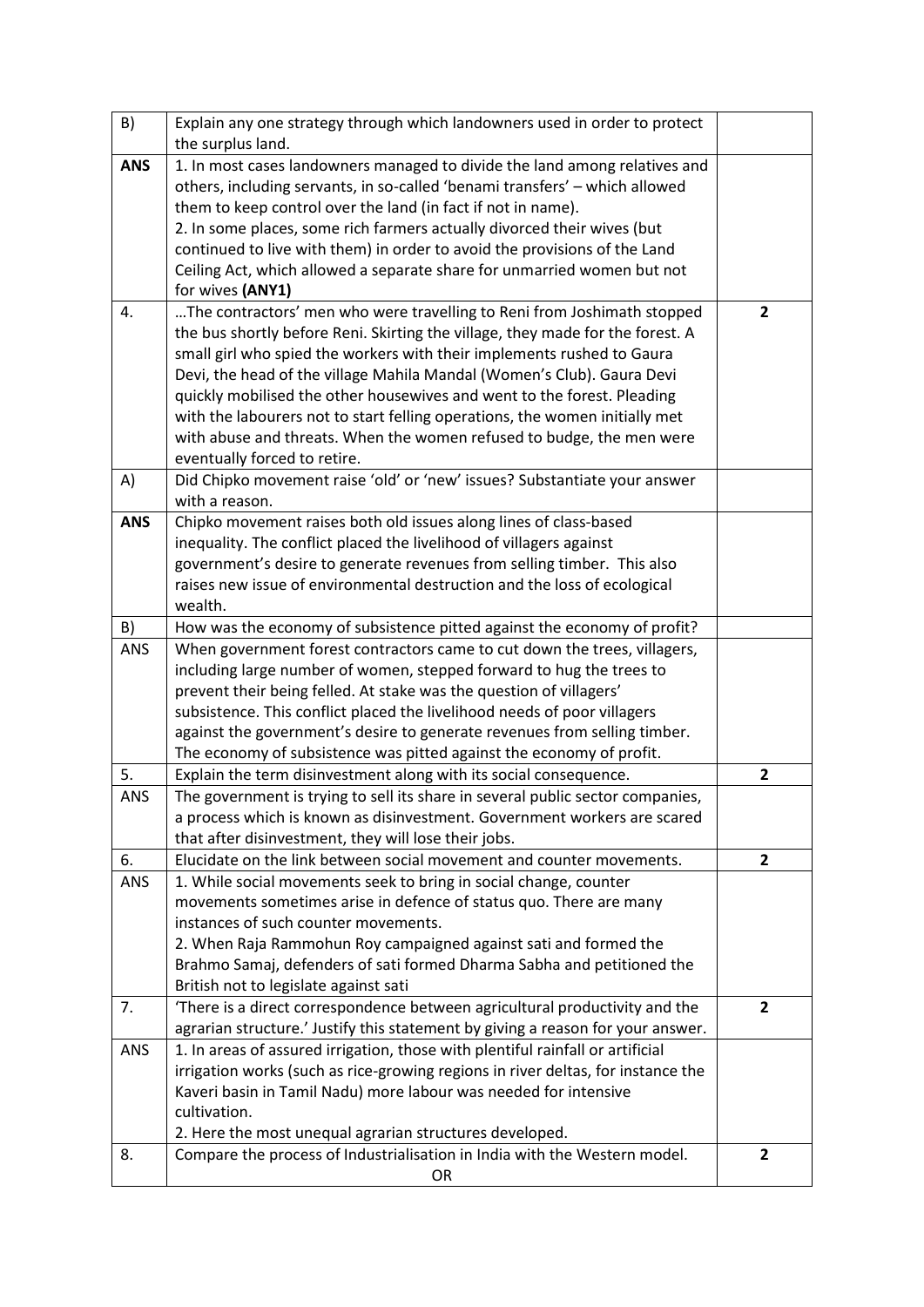|            | On what grounds can we say that smaller mines and quarries are worse than                        |                |
|------------|--------------------------------------------------------------------------------------------------|----------------|
|            | big companies in regard to safety measures.                                                      |                |
| <b>ANS</b> | 1. In developed countries, the majority of people are in the services sector,                    |                |
|            | followed by industry and less than 10% are in agriculture. In India, nearly                      |                |
|            | 60% were employed in the primary sector followed by the secondary sector                         |                |
|            | and then in the tertiary sector                                                                  |                |
|            | 2. Another major difference between developing and developed countries is                        |                |
|            | the number of people in regular salaried employment. In developed                                |                |
|            | countries, the majority are formally employed.                                                   |                |
|            | ΟR                                                                                               |                |
|            | 1. Many contractors do not maintain proper registers of workers, thus                            |                |
|            | avoiding any responsibility for accidents and benefits.                                          |                |
|            | 2. After mining has finished in an area, the company is supposed to cover up                     |                |
|            | the open holes and restore the area to its earlier condition. But they don't                     |                |
|            | do this.                                                                                         |                |
| 9.         | Workers in textile mills often described themselves as extensions of the                         | $\overline{2}$ |
|            | machine. Justify.                                                                                |                |
| ANS        | 1. Work is done under a continuous gaze- one cannot go anywhere and the                          |                |
|            | focus must be on the machines.                                                                   |                |
|            | 2. Need a lot of energy since their whole body gets involved in running the                      |                |
|            | machines.                                                                                        |                |
|            | <b>SECTION-C</b>                                                                                 |                |
| 10.        | Western colonialism was inextricably connected to the growth of western                          | 4              |
| ANS        | capitalism. Explain.<br>1. Capitalism is an economic system in which the means of production are |                |
|            | privately owned and organised to accumulate profits within a market                              |                |
|            | system. 2. Capitalism in the west emerged out of a complex process of                            |                |
|            | European exploration of the rest of the world, its plunder of wealth and                         |                |
|            | resources, an unprecedented growth of science and technology, its                                |                |
|            | harnessing to industries and agriculture.                                                        |                |
|            | 3. What marked capitalism from the very beginning was its dynamism, its                          |                |
|            | potential to grow, expand, innovate, use technology and labour in a way                          |                |
|            | best assured to ensure greatest profit.                                                          |                |
|            | 4. What marked it too was its global nature. Western colonialism was                             |                |
|            | inextricably connected to the growth of western capitalism.                                      |                |
| 11.        | Elucidate on the term Westernisation.                                                            | 4              |
|            | OR                                                                                               |                |
|            | Critically examine the process of Sanskritisation.                                               |                |
| <b>ANS</b> | 1. M.N. Srinivas defines westernisation as "the changes brought about in                         |                |
|            | Indian society and culture as a result of over 150 years of British rule, the                    |                |
|            | term subsuming changes occurring at different levelstechnology,                                  |                |
|            | institutions, ideology and values"                                                               |                |
|            | 2. One kind refers to the emergence of a westernised sub-cultural pattern                        |                |
|            | through a minority section of Indians who first came in contact with Western<br>culture.         |                |
|            | 3. This included the sub culture of Indian intellectuals who not only adopted                    |                |
|            | many cognitive patterns, or ways of thinking, and styles of life, but                            |                |
|            | supported its expansion.                                                                         |                |
|            | 4. Westernisation does involve the imitation of external forms of culture. It                    |                |
|            | does not necessarily mean that people adopt modern values of democracy                           |                |
|            | and equality.                                                                                    |                |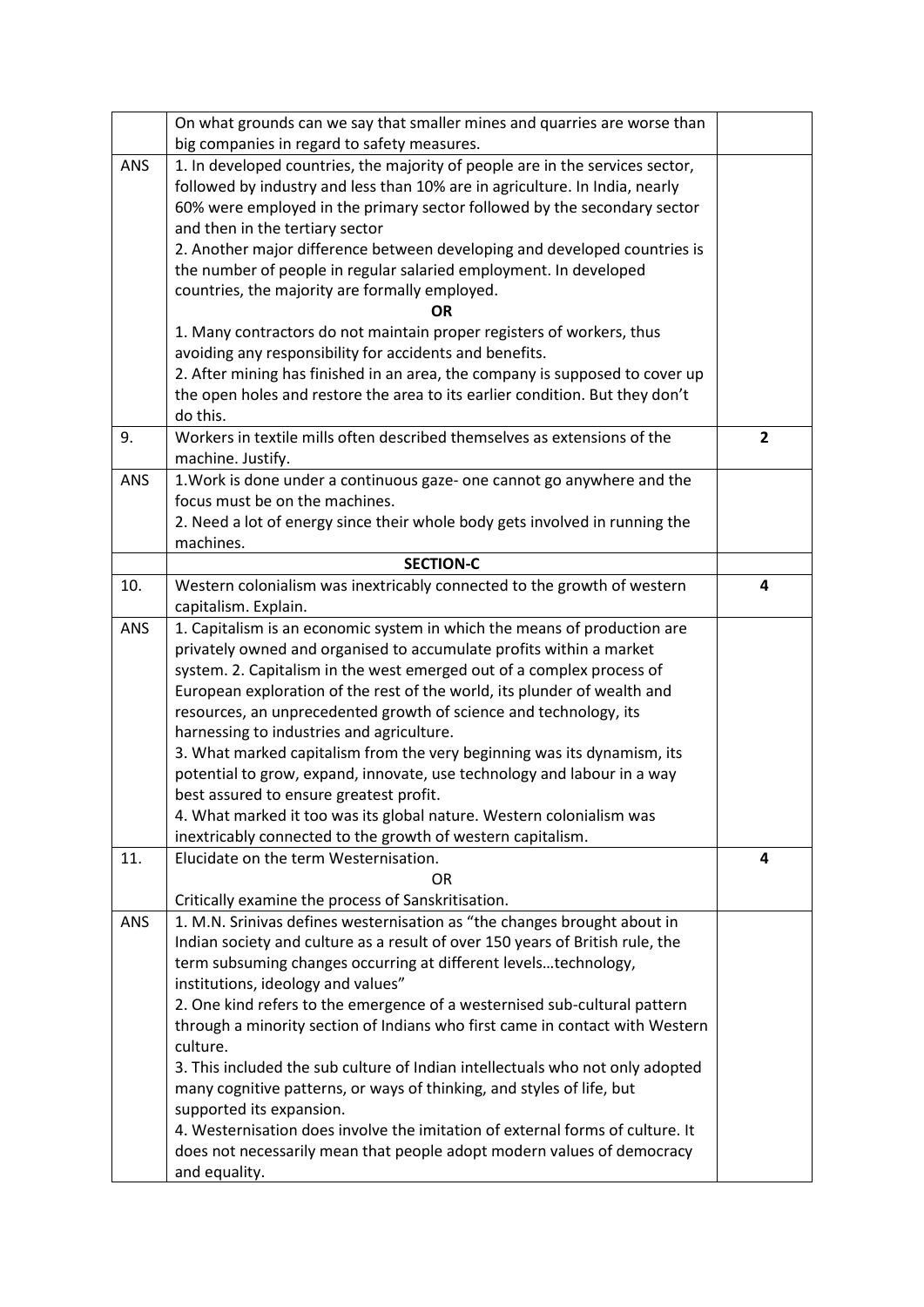|      | <b>OR</b>                                                                       |   |
|------|---------------------------------------------------------------------------------|---|
|      | 1. One, it has been criticised for exaggerating social mobility or the scope of |   |
|      | 'lower castes' to move up the social ladder. For it leads to no structural      |   |
|      | change but only positional change of some individuals                           |   |
|      | 2. Two, it has been pointed out that the ideology of sanskritisation accepts    |   |
|      | the ways of the 'upper caste' as superior and that of the 'lower caste' as      |   |
|      | inferior.                                                                       |   |
|      | 3. Third, 'sanskritisation' seems to justify a model that rests on inequality   |   |
|      | and exclusion. It appears to suggest that to believe in pollution and purity of |   |
|      | groups of people is justifiable or all right.                                   |   |
|      | 4. Fourth, since sanskritisation results in the adoption of upper caste rites   |   |
|      | and rituals it leads to practices of secluding girls and women, adopting        |   |
|      | dowry practices                                                                 |   |
|      | 5. Fifth, the effect of such a trend is that the key characteristics of dalit   |   |
|      | culture and society are eroded. (ANY 4)                                         |   |
| 12.  | What is an organised sector? Mention the social implications of the small       | 4 |
|      | size of the organised sector.                                                   |   |
| ANS. | 1. The organised sector consists of all units employing ten or more people      |   |
|      | throughout the year. These have to be registered with the government to         |   |
|      | ensure that their employees get proper salaries or wages, pension and other     |   |
|      | benefits.                                                                       |   |
|      | 2. it means that very few people have the experience of employment in           |   |
|      | large firms where they get to meet people from other regions and                |   |
|      | backgrounds.                                                                    |   |
|      | 3. very few Indians have access to secure jobs with benefits. Of those who      |   |
|      | do, two-thirds work for the government. This is why government jobs are so      |   |
|      | popular                                                                         |   |
|      | 4. since very few people are members of unions, a feature of the organised      |   |
|      | sector, they do not have the experience of collectively fighting for proper     |   |
|      | wages and safe working conditions                                               |   |
|      | <b>SECTION-D</b>                                                                |   |
| 13.  | Dalit movements belong to all types of social movements. Explain.               | 6 |
|      | OR                                                                              |   |
|      | State the features of new farmer's movement.                                    |   |
| ANS. | 1. It was revolutionary in terms of society and redemptive in terms of          |   |
|      | individuals.                                                                    |   |
|      | 2. The 'post Ambedkar Dalit movement' has had revolutionary practice.           |   |
|      | 3. It has provided alternative ways of living, at some points limited and at    |   |
|      | some points radical and all-encompassing, ranging from changes in               |   |
|      | behaviour such as giving up eating beaf to religious conversion.                |   |
|      | 4. It has focussed on changes in the entire society, from radical revolutionary |   |
|      | goal of abolishing caste oppression and economic exploitation to the limited    |   |
|      | goals of providing scope for members of Scheduled Caste to achieve social       |   |
|      | mobility.                                                                       |   |
|      | 5. On the whole, this movement has been a reformist movement.                   |   |
|      | 6. It has mobilized along caste lines; it has attempted and achieved societal   |   |
|      | changes with gains especially for the educated sections among Dalits            |   |
|      | <b>OR</b>                                                                       |   |
|      | 1. Movements were regionally organized                                          |   |
|      | 2. Involved farmer rather than peasants                                         |   |
|      | 3. Non party                                                                    |   |